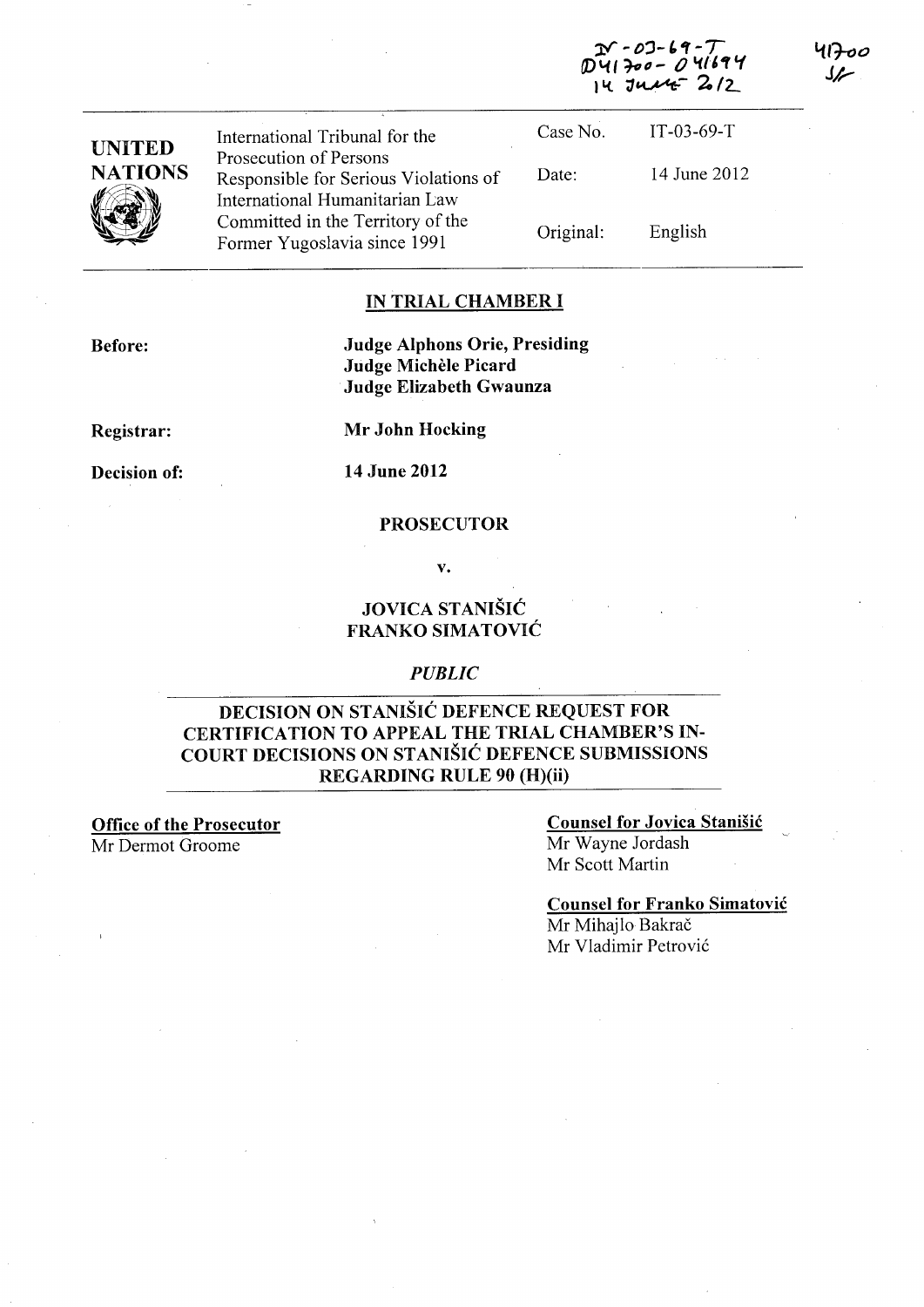## **I.** PROCEDURAL HISTORY AND SUBMISSIONS OF THE PARTIES

1. On 19 October 2011, the Chamber issued guidance to the parties on Rule 90 (H)(ii) ("Guidance").<sup>1</sup> On 13 December 2011, the Chamber issued its decision on the Stanisic Defence's request for certification to appeal the Guidance ("Guidance Certification Decision").<sup>2</sup> In the Guidance Certification Decision, the Chamber permitted the Stanisic Defence to request certification to appeal certain in-court decisions, provided that it identified instances where the Chamber gave "a concrete and direct impression" that the in-court decision would be followed by a written decision or guidance containing reasons for the decision.<sup>3</sup> On 20 December 2011, the Stanisic Defence requested certification to appeal five in-court decisions related to Rule 90 (H)(ii) of the Tribunal's Rules of Procedure and Evidence ("Certification Request" and "Rules", respectively), and to exceed the word limit.<sup>4</sup> On 3 January 2012, the Prosecution filed its response ("Response"), opposing the Certification Request.<sup>5</sup>

2. The Stanisic Defence submits that the Chamber gave a concrete and direct impression that reasons for the five in-court decisions in relation to its Rule 90 (H)(ii) objections raised in relation to the Prosecution's cross-examinations of Witnesses Bosnić, DST-043, Knezević,<sup>6</sup> Lemić,<sup>7</sup> and Leković would be contained in a written decision or guidance.<sup>8</sup> The Stanišić Defence further submits that the Chamber may have not, in fact, issued appealable· decisions on the above objections, except for that relating to Witness Lemić.<sup>9</sup> Based on this argument, the Stanišić Defence seeks to appeal the "non-decisions" on the ground that the Chamber's approach deprives the Accused of the opportunity to challenge the legal principles applied to dismiss the Defence complaints.<sup>10</sup> Alternatively, the Stanišić Defence submits that, if the Chamber's in-court statements were implicit denials of Defence objections, they should be appealable upon the same basis, *i.e.* that the Chamber's approach was arbitrary "inasmuch as the decisions were devoid of legal principle".<sup>11</sup>

Guidance on Rule 90 (H)(ii) and Decision on Stanišić Defence Submissions on Rule 90 (H)(ii), 19 October 2011.  $\mathbf{I}$ 

 $\overline{2}$ Decision on Stanišić Defence Request for Certification to Appeal the Trial Chamber's Guidance on Rule 90 (H)(ii) and Decision on Stanišić Defence Submissions on Rule 90 (H)(ii), 13 December 2011.

 $\overline{3}$ Guidance Certification Decision, para. 13.

Stanišić Defence Request for Certification to Appeal the Trial Chamber's In-Court Decisions on Stanišić Defence  $\overline{4}$ Submissions Regarding Rule 90 (H)(ii), 20 December 2011 (Confidential), paras 3-4, 36.

Prosecution Response to Stanišić Defence Request for Certification to Appeal the Trial Chamber's In-Court  $\overline{\mathbf{5}}$ Decisions on Stanišić Defence Submissions Regarding Rule 90 (H)(ii), 3 January 2012 (Confidential).

<sup>6</sup> Witness Knezević testified provisionally with pseudonym DST-44. In a subsequent decision, the Chamber lifted the protective measure as to the witness's identity. See Decision on the Republic of Serbia's Motion for Protective Measures Concerning Three Witnesses, 17 April 2012, para. 26.

Witness Lemic testified provisionally with pseudonym DST-63. In a subsequent decision, the Chamber lifted the  $\overline{7}$ protective measure as to the witness's identity. See Decision on the Republic of Serbia's Motion for Protective Measures Concerning Three Witnesses, 17 April 2012, para. 26.

 $\bf{8}$ Certification Request, paras 7-25.

<sup>&</sup>lt;sup>9</sup> Certification Request, paras 27, 29, 32.<br> $\frac{10}{2}$  Certification Request para 31

<sup>&</sup>lt;sup>10</sup> Certification Request, para. 31.<br><sup>11</sup> Ibid

Ibid.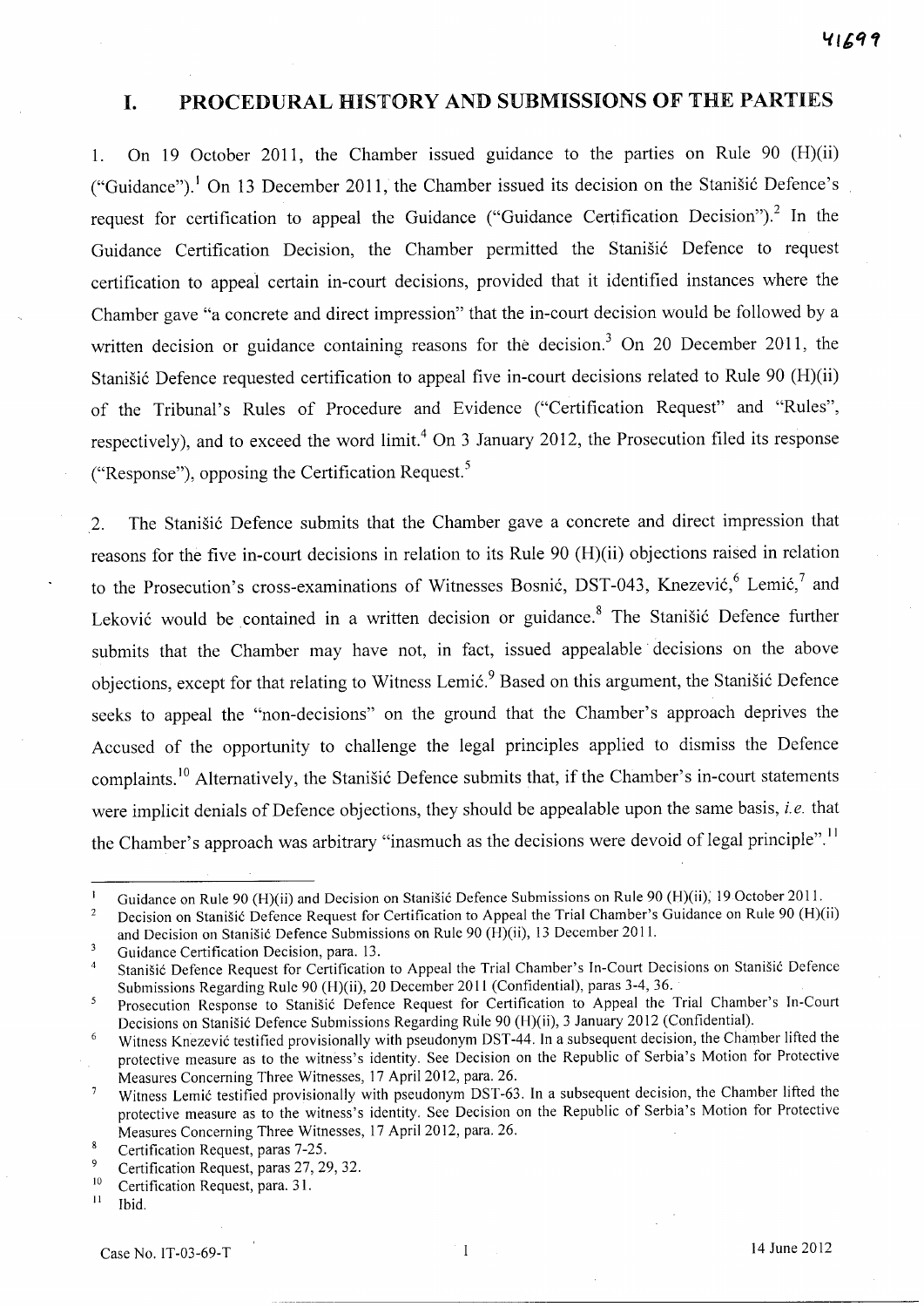Regarding the objection relating to Witness Lemić, the Stanišić Defence seeks certification to appeal the Chamber's in-court decision to deny the objection, based on its "arbitrary nature".<sup>12</sup>

3. Finally, the Stanišić Defence submits that, if the decisions are appealable, it has satisfied the two criteria of Rule 73 (B) of the Rules.<sup>13</sup> Regarding the first criterion, the Stanistic Defence argues that granting certification to appeal will significantly affect the outcome of the trial since Rule 90 (H)(ii)' is meant to ensure that the "beyond reasonable doubt" standard necessary to convict an Accused has been reached.<sup>14</sup> The Stanišić Defence argues that, had the Defence witnesses been questioned by the Prosecution on its case, "irreparable damage would have been caused" to the Prosecution case, potentially leading to an acquittal.<sup>15</sup> Regarding the second criterion, the Stanišić Defence argues that an immediate resolution by the Appeals Chamber will materially advance the proceedings because, if the decisions are not reviewed by the Appeals Chamber, the Stanišić Defence asserts it "is certain that the Prosecution will not put its case to remaining witnesses".<sup>16</sup>

4. The Prosecution submits that the Certification Request should be denied because it fails to satisfy either of the two criteria of Rule 73  $(B)$ .<sup>17</sup> In this respect, it submits that Certification Request does not identify any instance that would significantly affect the outcome of the trial, nor does it substantiate the Stanišić Defence claim that the Prosecution "will not put its case to the remaining witnesses".<sup>18</sup> Further, the submissions relating to the second criterion deal only with prospective future decisions, and not the five in-court decisions the Stanisic Defence is seeking to appeal.<sup>19</sup> The Prosecution submits that, should the Chamber agree that the Stanisic Defence in fact requested specific reasoning for the in-court decisions, which the Chamber has not yet provided, the. Certification Request should be denied as premature until the Chamber issues its reasoning, at which point the Defence would have the opportunity to request certification to appeal.<sup>20</sup>

## **H. APPLICABLE LAW**

5. The Chamber recalls and refers to the applicable law governing requests for certification to appeal pursuant to Rule 73 (B) and (C) of the Rules as set out in a prior decision.<sup>21</sup>

<sup>18</sup> Response, paras 9, 13-15.

<sup>&</sup>lt;sup>12</sup> Certification Request, para. 32.<br> $\frac{13}{2}$  Certification Request, paras. 33.

<sup>&</sup>lt;sup>13</sup> Certification Request, paras 33-35.

<sup>&</sup>lt;sup>14</sup> Certification Request, paras 33-34.

<sup>&</sup>lt;sup>15</sup> Certification Request, para. 34.<br> $\frac{16}{16}$  Certification Request para. 35.

 $^{16}$  Certification Request, para. 35.

 $17$  Response, paras 2, 4, 17.

Response, para. 15.

<sup>&</sup>lt;sup>20</sup> Response, paras 16, 18-19.<br><sup>21</sup> Decision on Stanišić Defer

Decision on Stanišić Defence Request for Certification to Appeal the Trial Chamber's Guidance on the Admission into Evidence of Documents Tendered by the Prosecution during the Defence Case and Reasons for Decisions on Past Admissions of Such Documents, 19 October 201 I, paras 5-6.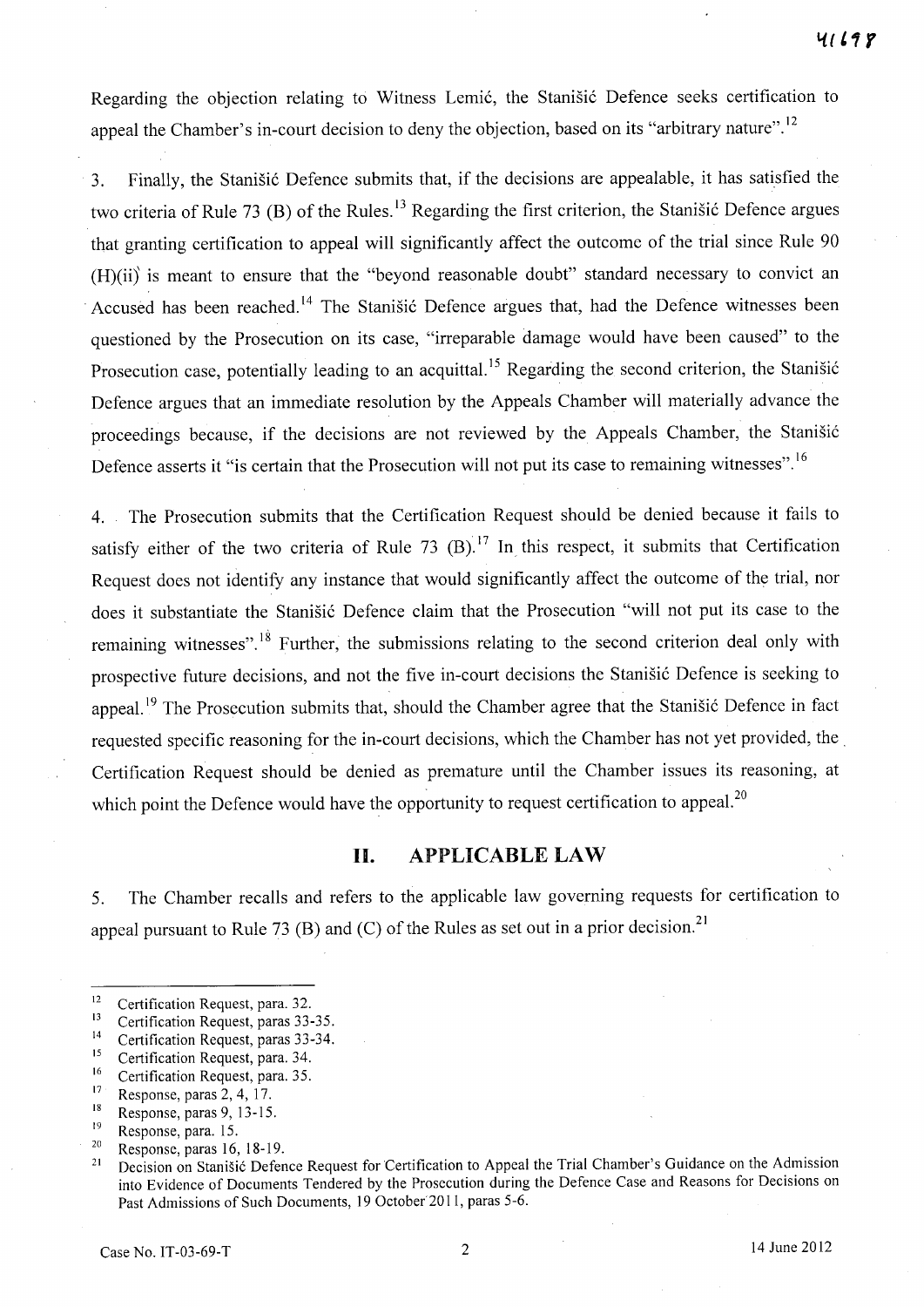6. Rule 127 (A)(ii) of the Rules provides that a Trial Chamber may, on good cause being shown by motion, recognize as validly done any act done after the expiration of a time so prescribed on such terms, if any, as is thought just and whether or not that time has already expired.

## HI. DISCUSSION

7. The Chamber notes that the Certification Motion addresses multiple objections and, considering its instruction to the Stanisic Defence that it demonstrate its impression that a written decision or guidance would follow was based on a "concrete a direct impression", considers it appropriate to grant the Stanisić Defence's request to exceed the word limit.

### A. Witnesses Bosnic and DST -043

8. On 14 July 2011, the Stanišić Defence submitted that the Prosecution had violated Rule 90 (H)(ii) in its cross-examination of Witness Bosnić.<sup>22</sup> After further discussion, the Chamber invited the parties to make written submissions on the matter.<sup>23</sup> On 20 July 2011, the Stanistic Defence submitted that the Prosecution had again violated the Rule in its cross-examination of Witness DST-043.<sup>24</sup> In the context of the two objections, the Chamber invited the Stanisic Defence to file its consolidated complaints and any remedies in relation thereof.<sup>25</sup> In response, the Stanišić Defence stated to the Chamber that it would make detailed written submissions on the in-court objections' pursuant to the Chamber's instruction.<sup>26</sup> The Chamber set a two weeks deadline for the Defence to file the submissions, and a one week time limit for the Prosecution to respond.<sup>27</sup>

9. On 3 August 2011, the Stanišić Defence filed its submissions on Rule 90 (H)(ii), which did not address the in-court objections related to Witnesses Bosnić or DST-043, but contained suggested general remedies for violations of the Rule ("Submissions").<sup>28</sup> On 10 August 2011, the Prosecution responded;<sup>29</sup> On 17 August 2011, the Stanisic Defence filed a reply, which again did not address the objections related to Witnesses Bosnić or DST-043 ("Submissions Reply").<sup>30</sup> The Stanišić Defence

 $\frac{22}{23}$  T. 12873-12874.

 $\frac{23}{24}$  T. 12877-12878.

<sup>24</sup> T.13141-13144.

<sup>25</sup> T. 13144-13145.

<sup>&</sup>lt;sup>26</sup> T. 13141-13142. The Stanišić Defence stated, "[w]e submit the Prosecution violated 90 (H) in relation to the crossexamination [of] the witness we've just heard. The case of - *we will be making more detailed submissions on this point pursuant to Your Honour's order that the parties file submissions,* but I put this very briefly on the record [...]". (Emphasis added).

 $^{27}$  T. 13145-13146.

Stanišić Defence Submissions on Rule 90 (H)(ii), 3 August 2011. The Stanišić Defence explicitly stated, despite the inclusion of suggested remedies applied by other Trial Chamber, that "it has not suggested any remedy for its assertion that the Prosecution has thus far failed to adequately put its case to Defence witnesses". See para. 24.

<sup>&</sup>lt;sup>29</sup> Prosecution Response to Stanišić Defence Submissions on Rule 90 (H)(ii), 10 August 2011.<br><sup>30</sup> Stanišić Defence Reply to the Prosecution Response to Stanišić Defence Submissions on Ru

Stanišić Defence Reply to the Prosecution Response to Stanišić Defence Submissions on Rule 90 (H)(ii), 17 August 2011 (Confidential).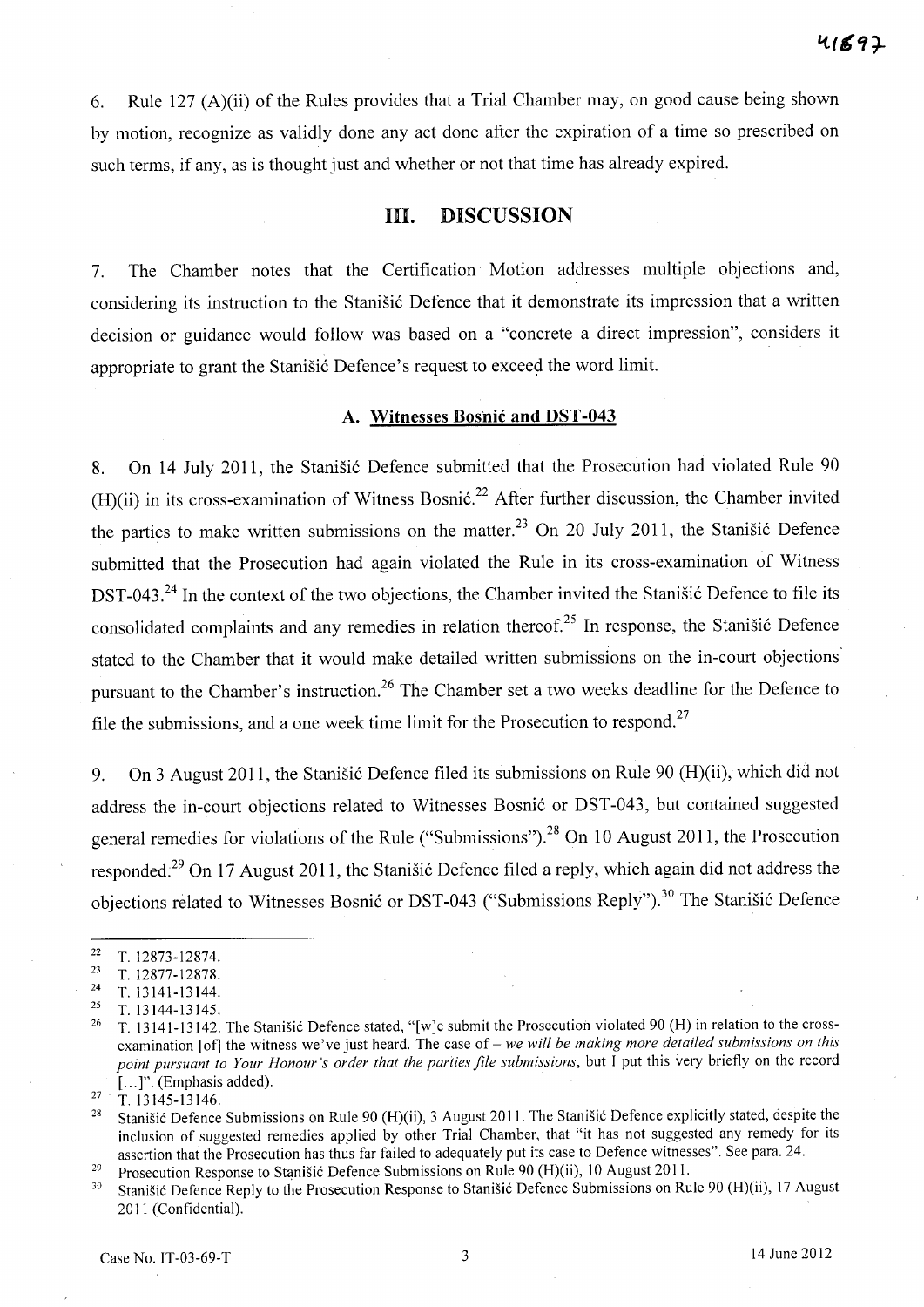requested that the Chamber adopt a "remedy analysis" for violations of the Rule, however, it made clear that the proposed remedies were a general "remedy analysis", not linked to any specific incourt objection, nor was any particular remedy discussed in relation to a specific alleged violation.<sup>31</sup>

10. Despite stating that it intended to make written submissions on the in-court objections, as instructed by the Chamber, the Stanisić Defence did not do so within the deadline set by the Chamber. To the extent that the Stanišić Defence now, through its Certification Request, wishes to make a submission on these objections for which the Chamber had set a deadline, the Chamber finds that the Certification Request contains no showing of good cause, as required by Rule 127(A)(ii) of the Rules, for the filing of submissions after the expiry of the Chamber's deadline. Accordingly, the Chamber will not further consider the merits of the Certification Request in relation to these two witnesses.

### **B. Witnesses Lemic, Knezevic, and Lekovic**

11. Witnesses Lemić, Knezević and Leković testified after the parties had made their submissions on the general application of Rule 90 (H)(ii) of the Rules and prior to the issuance of the Guidance. On 23 August 2011, the Stanišić Defence submitted that the Prosecution had violated Rule 90 (H)(ii) in its cross-examination of Witness Knezevi6, and the Chamber· implicitly denied the objection in-court.<sup>32</sup> On 31 August 2011, the Stanišić Defence submitted that the Prosecution had violated Rule 90 (H)(ii) in its cross-examination of Witness Lemić.<sup>33</sup> In court, the Chamber denied the objection.<sup>34</sup> On 12 October 2011, the Stanistic Defence submitted that the Prosecution had violated Rule 90 (H)(ii) in its cross-examination of Witness Leković and the Chamber implicitly denied the objection in-court. $35$ 

12. The Stanisić Defence did not request certification to appeal these decisions within seven days as required by Rule 73 (C) of the Rules, submitting that the Chamber gave a concrete and direct impression that the then-upcoming Guidance would contain reasons for this decision.<sup>36</sup> The Response did not address the time limit of Rule 73 (C).

 $\frac{32}{33}$  T. 13525-13526.

<sup>&</sup>lt;sup>31</sup> Submissions Reply, para. 4. The final sentence of paragraph 4 of the Reply states: "[a]t this stage the Defence limits its submissions to proffering its interpretation of the object and purpose of Rule 90 (H)(ii) and suggesting that the aforementioned analysis/remedy is logical and ought to be followed".

 $\frac{33}{34}$  T. 13703-13707.

 $\frac{34}{35}$  T. 13708.

<sup>35</sup> T.14338-14340.

<sup>&</sup>lt;sup>36</sup> Certification Request, paras 17-18, 20-21.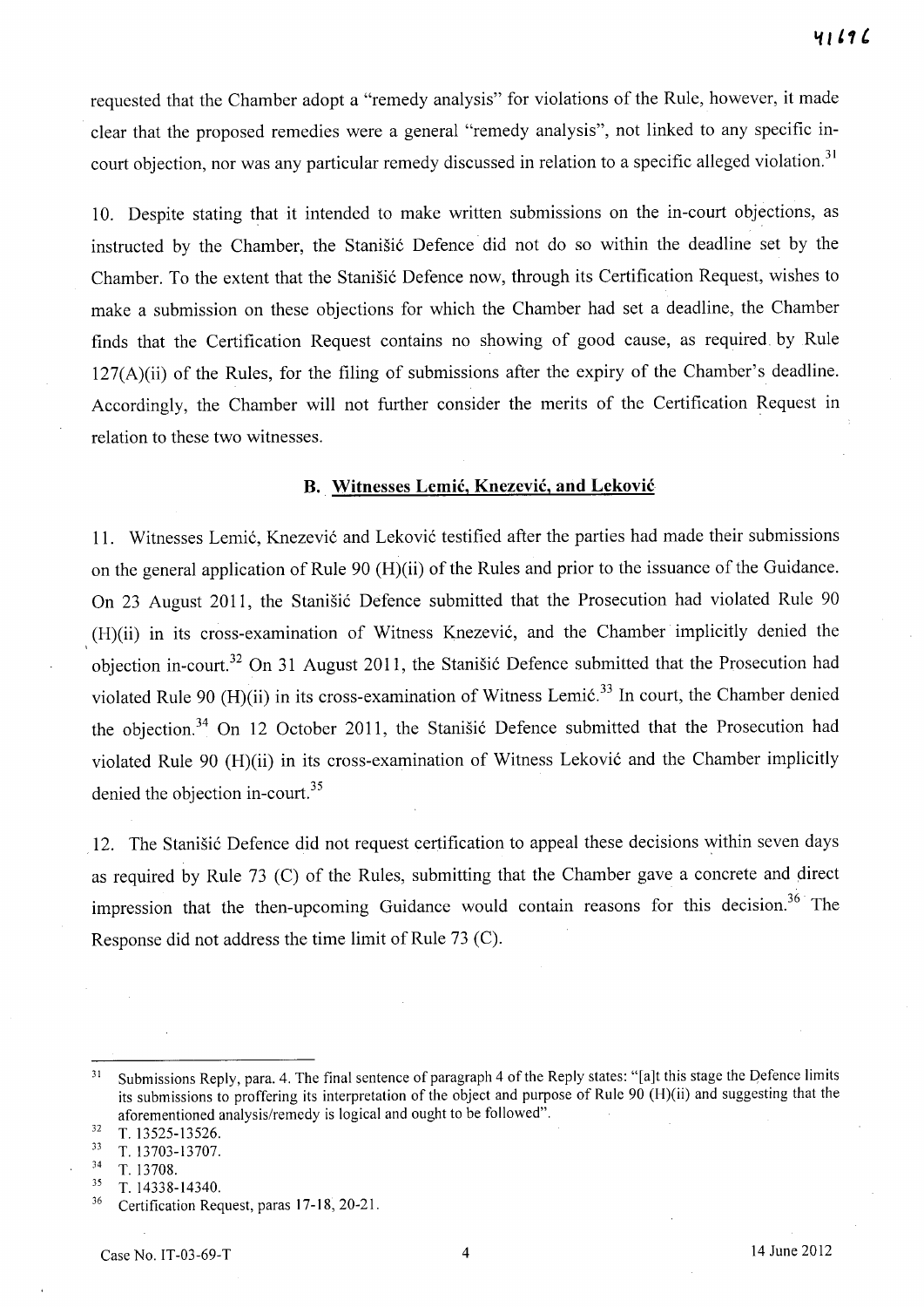13. While the Chamber at times made reference to the then-upcoming Guidance, it did not state that reasons for these three decisions would be provided.<sup>37</sup> The Chamber considers that merely mentioning a related guidance when issuing a decision does not mean that reasons for the decision will later be provided. However, the Chamber also considers that the Stanišić Defence could reasonably have the impression that reasons for the in-court decisions would follow and thus, awaiting these reasons, it did not request certification to appeal. The Chamber will, therefore, recognize the Certification Request as it relates to these three witnesses as validly filed.

14. As the two criteria of Rule 73 (B) are cumulative and both must be satisfied, the Chamber will first address the second criterion. **In** relation to this criterion, that an immediate resolution by the Appeals Chamber may materially advance the proceedings, the Stanišić Defence argues that the Prosecution will not put its case to future Defence witnesses.<sup>38</sup> The Chamber considers that the Stanišić Defence has not provided any support for its broad conclusory assertion regarding future cross-examinations by the Prosecution or Chamber decisions on any objections in relation thereto, nor has it identified a specific issue related to the decisions in question for which the Appeals Chamber's immediate resolution would materially advance the proceedings. Further, the Stanišić Defence focuses on future, hypothetical occurrences (the Prosecution's cross-examination of future Defence witnesses). **In** this respect, the Chamber considers that any future objections and Chamber decisions would necessarily be of a specific and topically-based nature. Therefore it is not clear how an Appeals Chamber's resolution of an issue related to the *present* decisions would materially advance the proceedings in relation to any future potential Prosecution conduct on crossexamination or Chamber decision in relation thereto.. Finally, the Chamber will consider any future objections on a case by case basis, and any decisions on future objections can be certified for appeal if the two criteria of Rule 73 (B) are met.<sup>39</sup> The Chamber therefore considers that the Certification Request does not satisfy the second criterion of Rule 73 (B). **In** light of the Chamber's conclusion that the second criterion has not been satisfied, and the two criteria being cumulative in nature, the Chamber will not address the arguments of the Stanišić Defence in relation to the first criterion.

<sup>37</sup> See, for example, T. 13708.

 $38$  Certification Request, para. 35.<br> $39$  See Decision on Stanišić Defet

See Decision on Stanišić Defence Request for Certification to Appeal the Trial Chamber's Guidance on Rule 90 (H)(ii) and Decision on Stanišić Defence Submissions on Rule 90 (H)(ii), 13 December 2011, para. 8; See Guidance, para. 32.